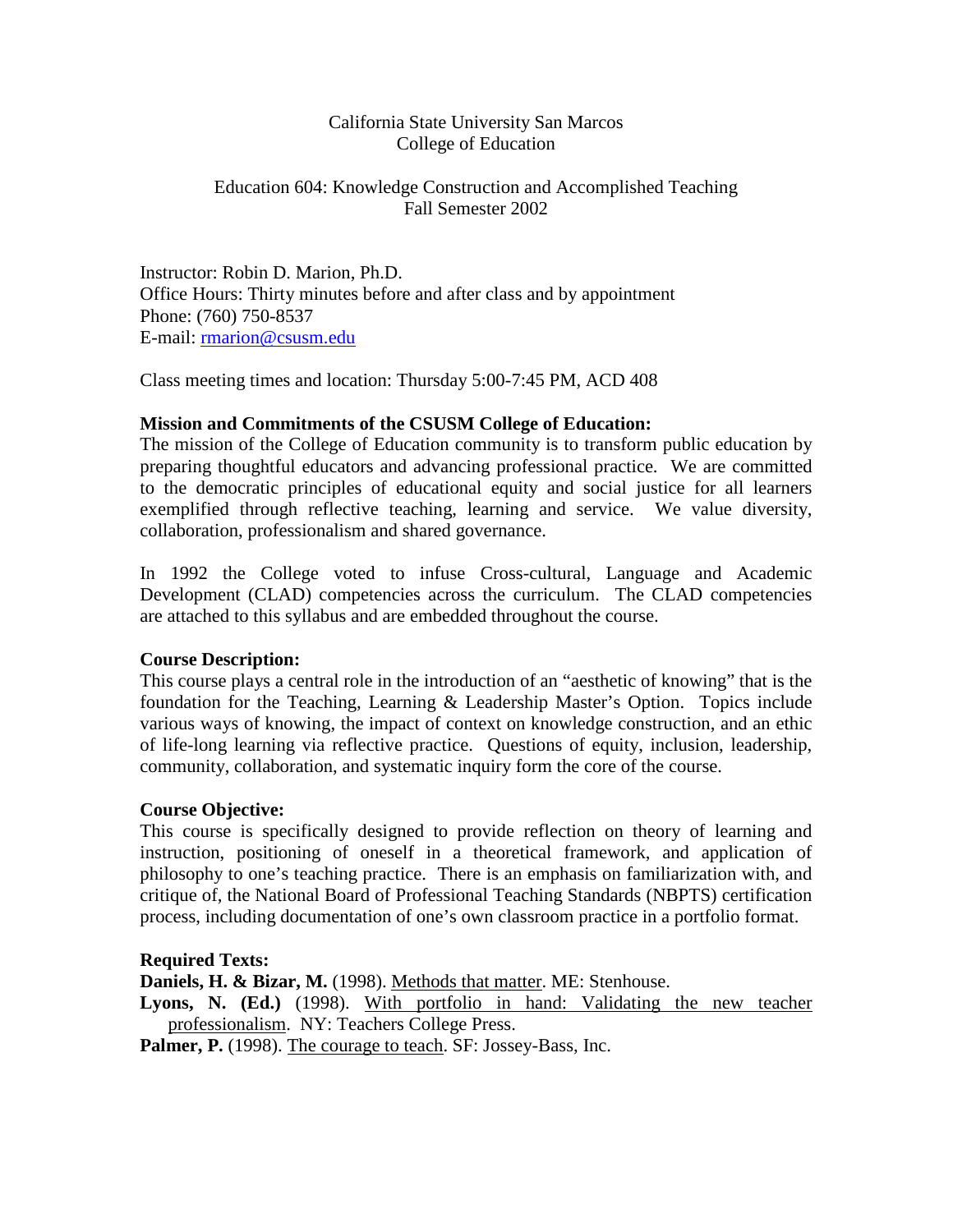### **Recommended Reading:**

In order to stay updated regarding educational issues that impact learning and instruction, you are urged to read current publications in the field. Some examples include: *Educational Leadership, Language Arts, Science and Children, Democracy & Education, Phi Delta Kappan,* and *Rethinking Schools.* These and similar publications will be very helpful as you complete the assignments for this course.

### **Attendance Policy:**

Due to the interactive nature of courses in the College and the value place on the contributions of every student, you are expected to prepare for, attend and participate in all classes. For extenuating circumstances contact the instructor before you miss class and make arrangements to make up what you have missed. Failure to do so may negatively impact your grade.

#### **Accommodations for Disabilities:**

Discuss your needs for limited accommodation with the instructor within the first week of the semester. Students requiring substantial accommodations need to contact Disabled Student Services in order to make the necessary arrangements. Located in Craven Hall, Room 5025A, or reach by phone at (760) 750-4905 or (760) 750-4909 (TDD users).

#### **Plagiarism:**

All work completed for this class must be of your own design. When relying on supporting documents authored or created by others, cite them clearly and completely using American Psychological Association (APA) style format (APAStyle.org). Failure to credit others and create original work of your own may result in a failing grade.

## **Tentative Class Schedule:**

*Readings are in italics next to the date you should have completed the reading.*  **Assignments are in bold next to the date they are due.**

C=on campus students, T=Temecula/Murietta students

#### **Who are we as teachers? Who are our students?**

- $S1 C$  9/5 Course overview
	- T 9/12 What do we know about knowledge? Introduction: National Board for Professional Teaching Standards Introduction: Portfolio Introduction: Presentations of method (*Daniels p. v-vii & 247-249*) Introduction: Philosophy statement Introduction: Community observation *Read Palmer p. xi-88*
- $S2 C$  9/12 Presentation planning: Meet in groups to lay out Best Practice T 9/19 presentation. Plan for two hour lesson, with a 15 minute break and a 30 minute reflection. Be creative, do your best work, use visuals, props, varied activities that engage the entire group. Address the needs of different learning styles.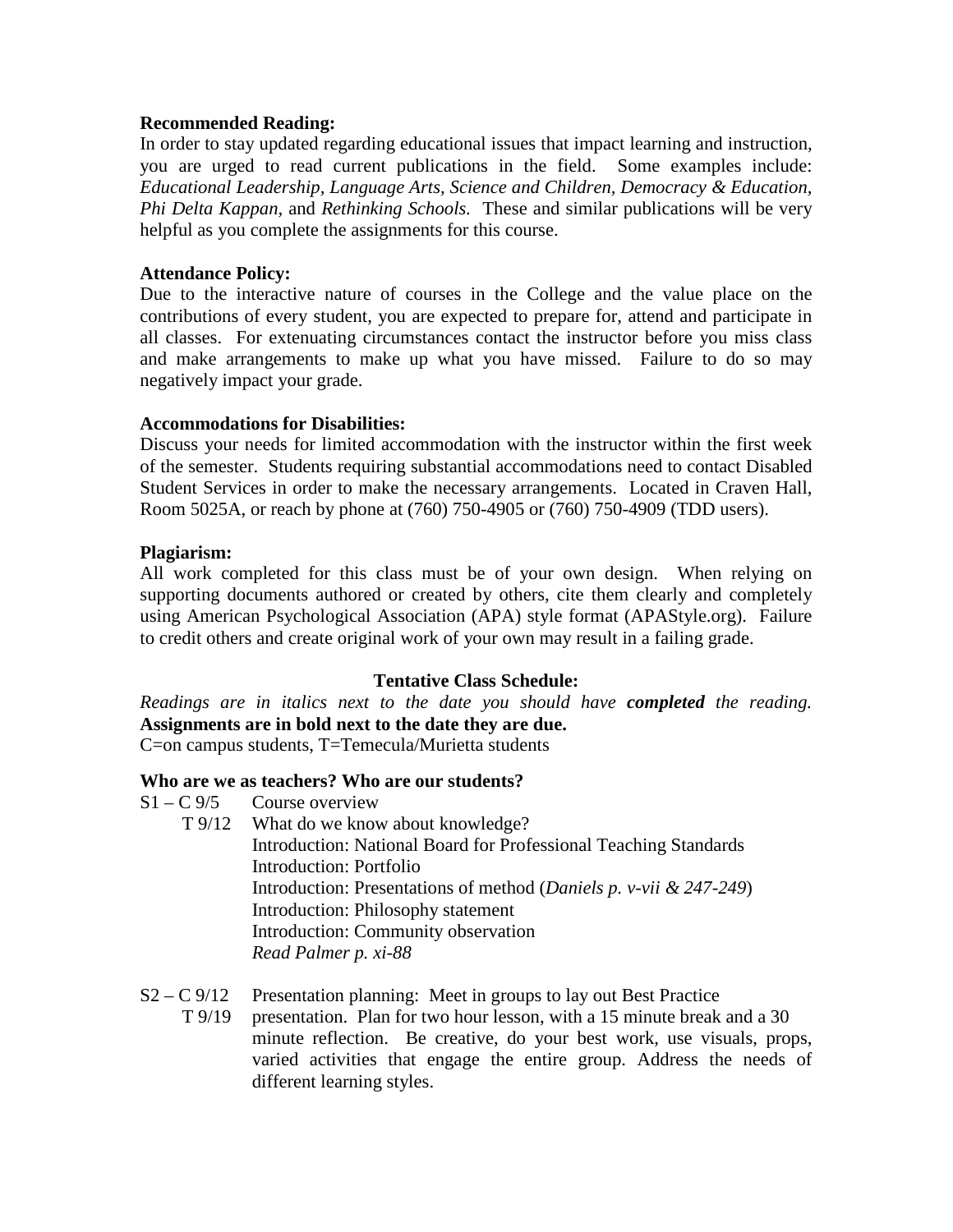*Remember your peers have read the appropriate chapter, so do not teach the content, rather bring it to life with a demonstration appropriate to the grade level of student you teach.*

Work individually for 30 minutes, as a group for one hour. 15 minute break. Finalize plan in the final hour of class and determine who will type up the plan, who will create the group email and send it, who will videotape, and who will respond to feedback from the instructor. Determine materials needed for the lesson and who will bring/create them.

Submit the plan electronically by Monday after the planning session to instructor and all group members on one email, for instructor feedback. Groups should expect to make modifications based on instructor feedback.

On the night of the presentation, each presenting group will submit a plan for the night they present, indicating modifications made during the presentation, and videotape the entire two-hour lesson.

Each class participant will write a reflection on the presentation, connecting the Best Practice demonstrated to their teaching practice/classroom. All materials will be collected by the group presented and delivered to the course instructor by Monday of the following week.

*Read Palmer p. 89-162, write a one page reflection about how the reading relates to your own practice and submit it electronically to the instructor by midnight on the S2 meeting night.*

- $S3 C$  9/19 The teacher's inner life / Cultivating the inner ground T 9/26 Philosophy statement rubric development/response sheets Best Practice presentation rubric development Growing community / Knowing community **Bring an artifact to share that represents who you are as a teacher. Bring field notes from a one-hour observation in your students' community noting dynamics of family, identity and power, along with a one page typed reflection on what you learned.**
- $S4 C\frac{9}{26}$  Self-reflections and peer response to draft one (3-5 pages) T 10/3 Spend 15 minutes reflecting on your own draft and writing a response to what you wrote and attach to your draft.

Then get in groups of three and readaround drafts of your philosophy statements (pass one to the right until all have been read), being attentive to the big ideas, how well they are supported, and how well they are connected to both the ideas of others and examples of classroom practice.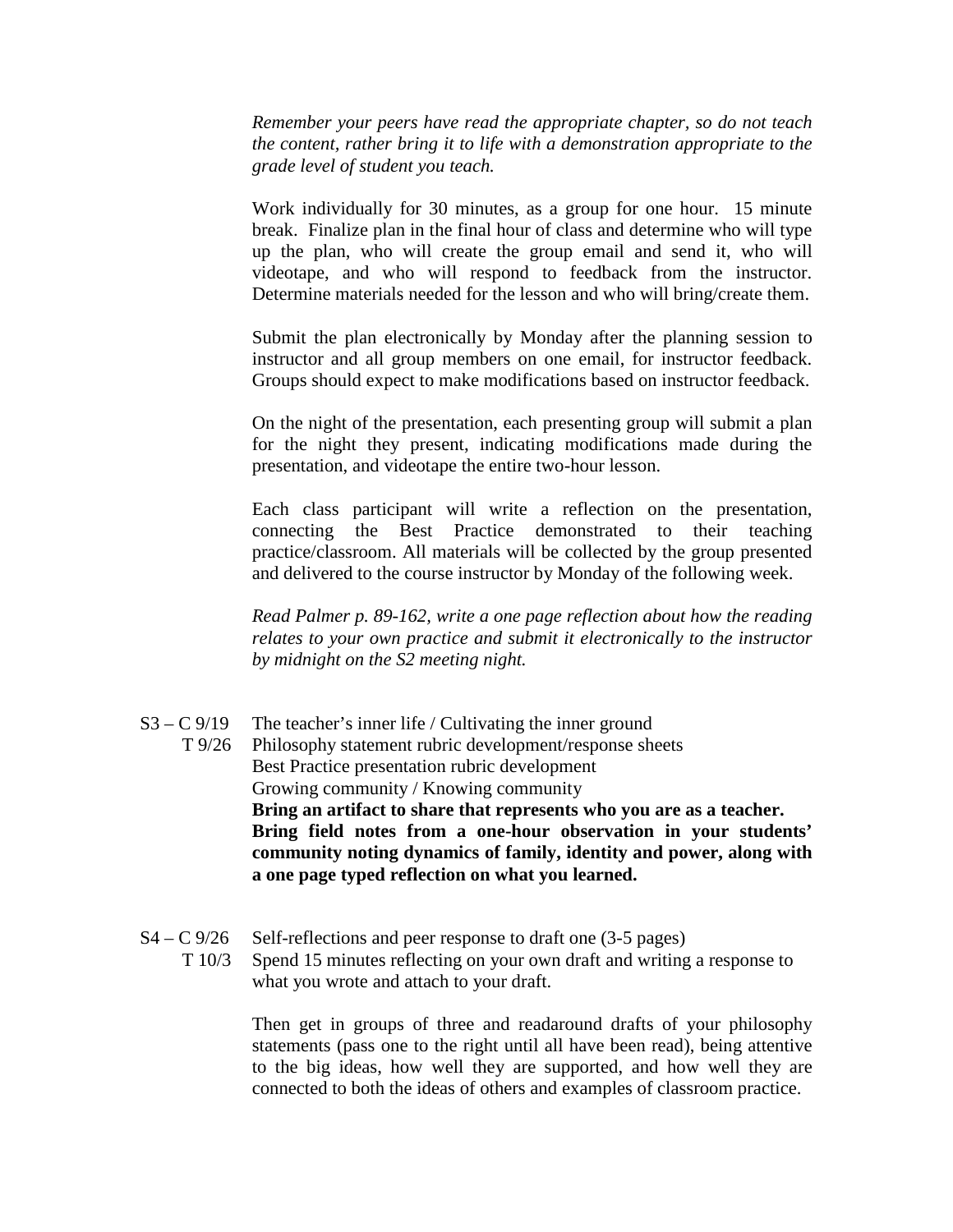Respond in writing to each peer, by asking questions that probe and push the author to articulate what they mean. Attach peer response to drafts, one from each member of the group. Be sure group names are clearly marked on each draft, along with the author's name clearly delineated.

In the last thirty minutes, have a large group discussion about what you learned by reflecting on your own philosophy and the philosophies of your peers. Note the big ideas that arise to share at the beginning of the next class session. Deliver complete class set to instructor by following Monday.

# **Draft one of philosophy statement due**

## **Exploring Structures & Processes of Best Practice / Accomplished Classrooms**

- $S5 C$  10/3 Representations of knowledge / Prologue to portfolios
	- T 10/10 Sampler of portfolio practice / Purpose and design *Read Lyons p. 1-38 and one chapter from Ch. 3-7 p. 39-120* **Bring classroom examples of portfolios to share**
- S6 C 10/10 Method one: Integrative curriculum
	- T 10/17 **Group one: facilitates demonstration of best practice and stories from classrooms / videotapes / turns in lesson plan with changes noted / collects peer reflections, delivers above to instructor by the following Monday.**

**Class participants respond with written reflections (see session 2 above).**

*Read Daniels p. 0-56* 

- S7 C 10/17 NBPTS Certification Process / CDRom NBCT visit
	- T 10/24 Analyzing your practice: NBPTS entries

Develop portfolio design rubric

*Explore the following sites:* 

- o *National Board website [\(www.nbpts.org\)](http://www.nbpts.org/),*
- o *Proceedings from an NCATE / NBPTS conference, spring 2001 (ali.apple.com/events/ncate2),*
- o *National Boards in California web interactive CDRom (provided) and*  o *other resources about National Boards at your disposal.*

**One-page typed reflection on the NBPTS process/standards focused on revelations and challenges uncovered while exploring.**

 $S8 - C$  10/24 Method two: Small group activities

T 10/31 **Group two facilitates demonstration of best practice and stories from classrooms/videotapes/lesson plan with changes noted/peer reflections, delivered to instructor by following Monday.**

**Class participants respond with written reflections (see session 2).** *Read Daniels p. 57-95*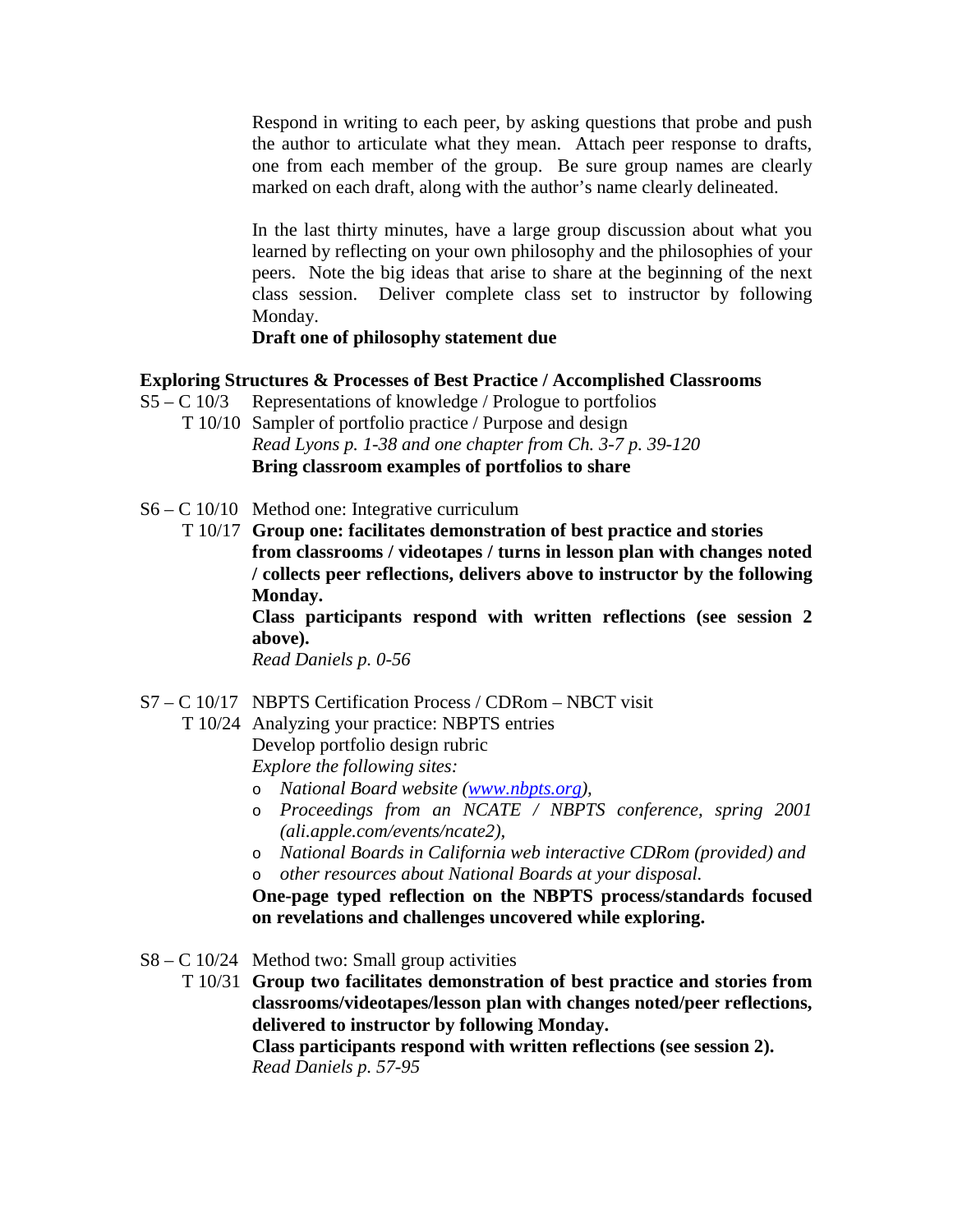- S9 C 10/31 Tensions surrounding portfolios / Validating portfolio evidence T 11/7 **Bring portfolio vessel, navigation plan and list of planned entries** *Read Lyons p. 121 & Ch. 9-10 p. 143-171, p. 187 and Ch. 12, 13, or 15*
- S10 C 11/7 Method three: Representing to learn
	- T 11/14 **Group three facilitates / Stories of teaching practice** *Read Daniels p. 96-129* **Draft two of philosophy statement due with self, peer and instructor feedback and draft one attached.**

OPTIONAL – MAKEUP FOR ABSENCE

- C & T National Board for Professional Teaching Standards Conference
- 11/8 or 9 **Bring back an artifact from the conference, and be ready to share something you learned about the NB process with the whole group.**
- S11 C 11/14 Method four: Classroom workshop T 11/21 **Group four facilitates / Stories of teaching practice** *Read Daniels p. 130-169*
- S13 C 11/21 Method five: Authentic Experiences T 12/5 **Group five facilitates / Stories of teaching practice** *Read Daniels p. 170-201*
- S14 C 12/5 Method six: Reflective Assessment T 12/12 **Group six facilitates / Stories of teaching practice** *Read Daniels p. 202-246*

No class for C 12/12

#### **Reflections and Implications**

S 15 – all cohort on campus Portfolio Sharing Reflections on the semester Implications for education reform & accomplished teaching Next semester coursework / check in with advisor **Portfolios due** *Read Lyons p 245-268 Read Palmer p. 163-184*